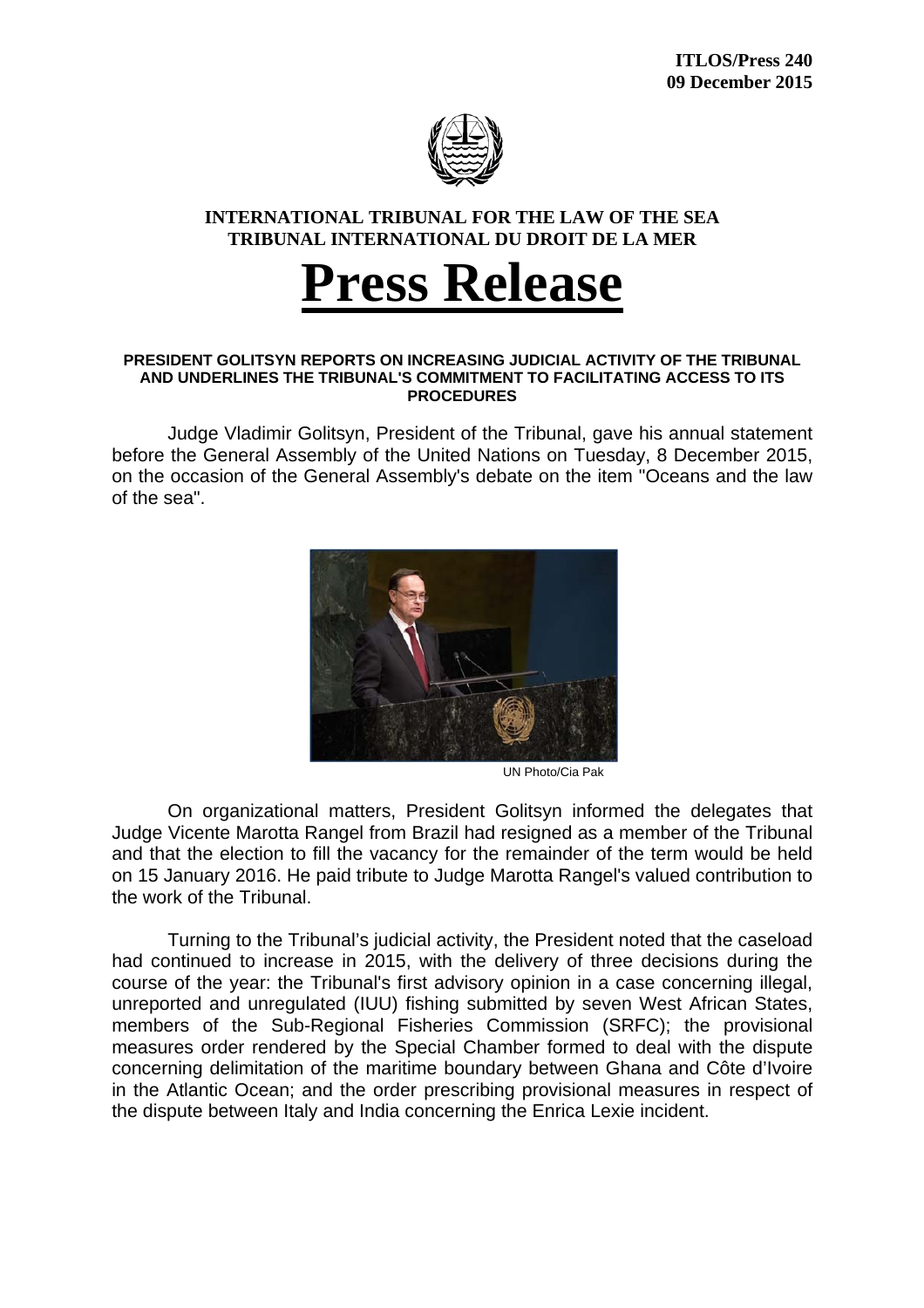The President pointed out that the Tribunal had provided important clarification in its Advisory Opinion on matters such as the issue of flag State obligations and flag State liability in relation to IUU fishing activities. The President indicated that the opinion might be of value to those seeking legal guidance in pursuing their efforts to deter IUU fishing.

Addressing the case concerning delimitation of the maritime boundary between Ghana and Côte d'Ivoire in the Atlantic Ocean, President Golitsyn observed that, following the institution of proceedings by Ghana, the Parties had concluded a special agreement, through his good offices, to submit the dispute to a special chamber of the Tribunal. He informed the delegates that the Tribunal had formed the Special Chamber of five judges, comprising three judges from the Tribunal and two judges ad hoc.

The President then referred to the provisional measures phase of this case, in which Côte d'Ivoire had asked the Special Chamber to prescribe provisional measures requiring Ghana to inter alia "take all steps to suspend all ongoing oil exploration and exploitation operations in the disputed area". He noted that the Special Chamber had paid great attention in its Order to protecting the marine environment and had requested the Parties to "take all necessary steps to prevent serious harm to the marine environment". The Special Chamber also found it appropriate, in order to preserve the rights of Côte d'Ivoire, to order Ghana to take all necessary steps to ensure that no new drilling either by Ghana or under its control took place in the disputed area.

The President then turned to the third case dealt with by the Tribunal in 2015, the request for the prescription of provisional measures submitted by Italy with regard to its dispute with India concerning the Enrica Lexie incident. He emphasized the Tribunal's role in protecting the rights of both Parties. He noted that, in its Order, the Tribunal prescribed, as the provisional measure, that "Italy and India shall both suspend all court proceedings and shall refrain from initiating new ones which might aggravate or extend the dispute submitted to the Annex VII arbitral tribunal or might jeopardize or prejudice the carrying out of any decision which the arbitral tribunal may render".

In conclusion, President Golitsyn underlined the Tribunal's commitment to facilitating access to its procedures, citing as an example the recent joint declaration with the Republic of Singapore providing for facilities in Singapore to be put at the disposal of the Tribunal, or one of its chambers, if so desired.

With reference to the capacity-building programmes conducted by the Tribunal, the President reported on the most recent regional workshop, which had taken place in Bali, Indonesia. He seized the opportunity to thank the Ministry of Foreign Affairs of the Republic of Indonesia, the Korea Maritime Institute and the Nippon Foundation for their cooperation, support and generosity in connection with the various programmes.

The President concluded his statement by informing the delegates that the 20th anniversary of the Tribunal would be commemorated first in June 2016 in New York with a side event during the Meeting of States Parties and then in October 2016